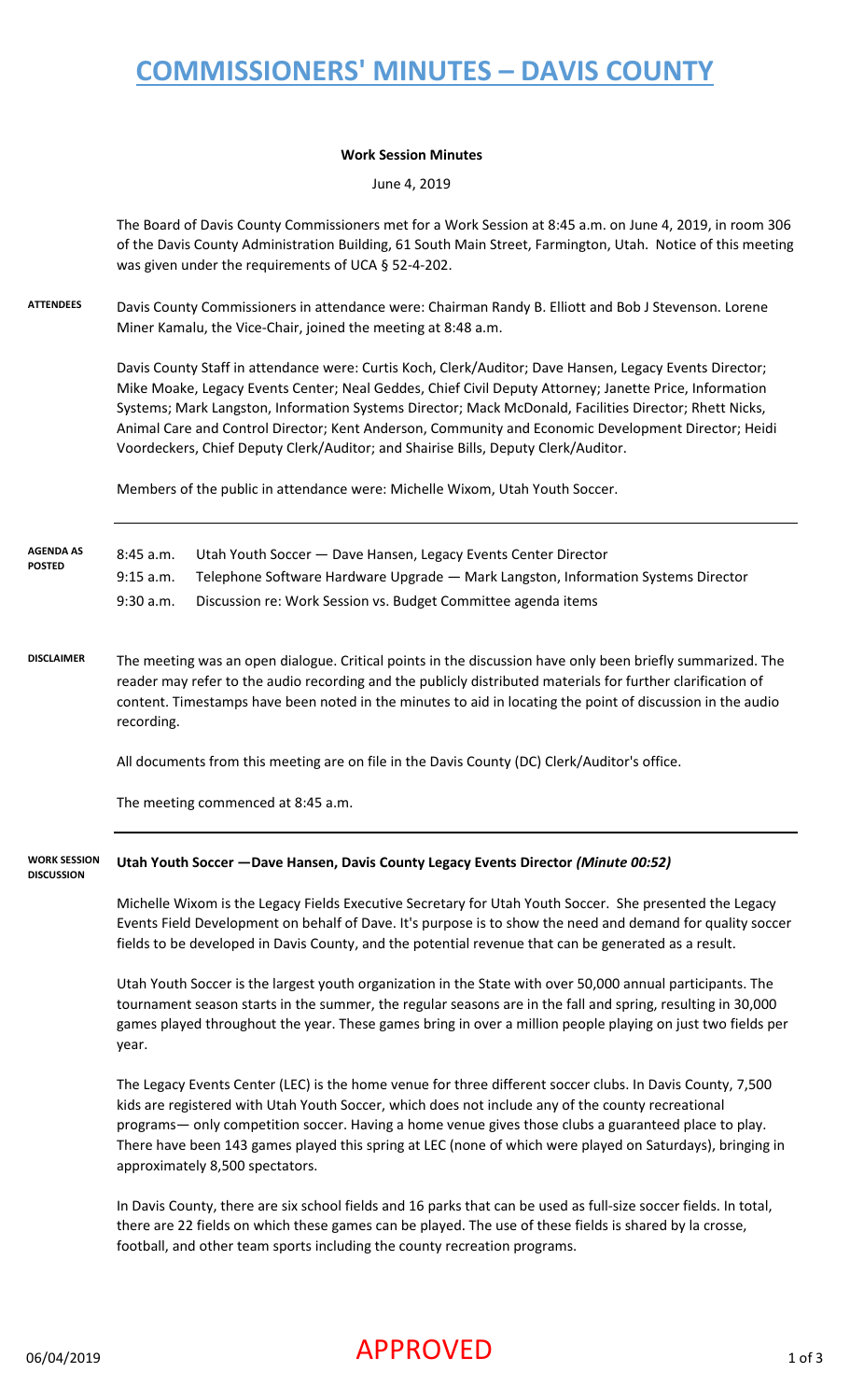# **COMMISSIONERS' MINUTES – DAVIS COUNTY**

Legacy Events Center is specifically designed to accommodate soccer play. There are no sprinkler boxes, sprinklers, or holes on the field that would be insurance liabilities. It is not the case with other fields, and the Utah Youth Soccer Organization cannot ensure the safety of playing on those fields. LEC puts a large amount of effort into maintaining their fields, making them ideal for playing on. The number of games played there have doubled since last year. If there were more quality fields available, Utah Youth Soccer would fill them.

There are 19 tournaments hosted by organizations in Davis County that are held at the Regional Athletic Complex (RAC) in Salt Lake City because there is not a facility large enough to host them in Davis County. There is nothing to do in the immediate area of the RAC such as shopping, dining, or entertainment, which would bring added revenue to the area if they were available. Those 19 tournaments brought in \$27 million in revenue, sponsorship, and registration costs alone —monies that could have been spent in Davis County if there were enough fields in an area to host these tournaments. For Davis County to host a regional competition, eight, full-sized, quality fields are required.

Dave suggested changing the current layout of space at the Legacy Events Center to accommodate new fields, for a total of six fields at LEC. Combined with the three fields in Farmington, this would allow Davis County to host a regional tournament. Reconfiguration ideas were discussed at length.

Michelle offered to bring in people from Park City and St. George areas, at a later date, to speak on the revenue that is generated in these areas from soccer tournaments, and the added benefits that turf fields offer. She explained the Mesquite Regional Complex brings 1,200 families into Mesquite every weekend and was built in partnership between Utah Youth Soccer and Mesquite City by way of the Legacy Fields Project, which solely funds field development.

Utah Youth Soccer is willing to partner financially with the County to add new fields, but they would require a reasonable amount of exclusivity for field use relative to their funding contribution such as the scheduling of tournaments to give them a priority and ensure no overscheduling. Michelle is already doing the scheduling of Utah Youth Soccer use at the LEC, and she rotates field use to ensure even wear on the fields. The cost to build a top-grade field from nothing in St. George is approximately \$900,000, including irrigation, lights, etc. In the Mesquite Complex, over the past five years, the sod fields cost around \$350,000 each, but the historical data is still being compiled to determine the annual cost of maintenance and whether it is more cost effective long-term than turf. The synthetic turf fields cost about \$500,000 each. While these fields can be built to the standards for soccer, they can still be used for other sports.

To show the expansive breadth, demand, and need for these fields, Dave has scheduled additional meetings for June 18th with USA Wrestling, and June 25th to discuss Lacrosse. *See Attachments A1-A5.*

### **Telephone Software Hardware Upgrade —Mark Langston, Davis County Information Systems Director**  *(Minute 42:14)*

This item is scheduled to be presented in a public hearing during the Commission Meeting following this Work Session. Mark explained that the phone budget is in the Internal Service Fund. There is a remaining balance in that fund that he would like to move into the operations budget to expend it towards the software and hardware upgrades. Those upgrades were explained.

#### **Discussion re: Work Session vs. Budget Committee agenda items** *(Minute 51:04)*

Curtis asked if the budget meeting should become an annual meeting or if it should still be held every month. He wants to change the budget process and make changes to the Budget Committee. There was some discussion about some possible changes that could be made. Of some concern is the time constraints of the Work Session when lengthier discussions need to take place. Budget meetings are two hours long compared to the shorter Work Sessions. No formal decision was made today.

### $06/04/2019$   $\blacksquare$   $\blacksquare$   $\blacksquare$   $\blacksquare$   $\blacksquare$   $\blacksquare$   $\blacksquare$   $\blacksquare$   $\blacksquare$   $\blacksquare$   $\blacksquare$   $\blacksquare$   $\blacksquare$   $\blacksquare$   $\blacksquare$   $\blacksquare$   $\blacksquare$   $\blacksquare$   $\blacksquare$   $\blacksquare$   $\blacksquare$   $\blacksquare$   $\blacksquare$   $\blacksquare$   $\blacksquare$   $\blacksquare$   $\blacksquare$   $\blacksquare$   $\blacksquare$   $\blacksquare$